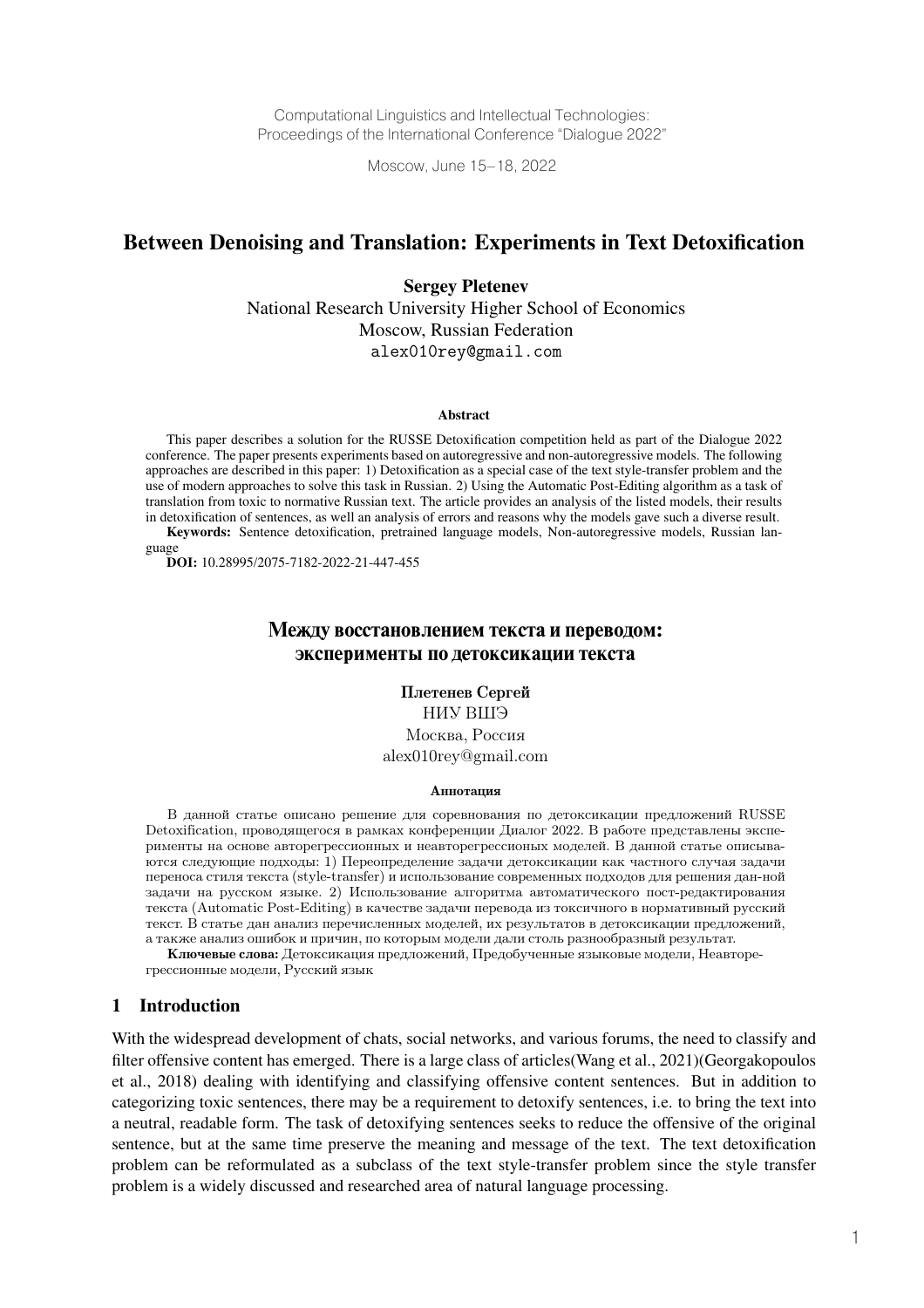The existing methods of text detoxification and style transfer are mostly made for the English language, which makes it difficult to transfer to other languages. For this purpose, the RUSSE Detoxification corpus(Dementieva et al., 2022) was developed to solve the detoxification problem in the Russian language. This paper describes the general problem statement and proposes a detoxification method based on RuT5 and describes in detail experiments with autoregressive (AR) and non-autoregressive models (NAR) for style transfer. We compare the capabilities of RuT5 (Raffel et al., 2019) models according to the baseline models of the competition, and explore different word alignment methods, combining different inference strategies and text preprocessing. The method was ranked 4th in the Automatic Evaluation and 1st in the Private Human Evaluation Leaderboard between models. To clarify, first place was awarded to "Human References", so the model received 2nd place overall. The article itself is organized as follows: Section 2 briefly describes previous research in style transfer; Section 3 describes the data used in the experiments; Section 4 describes the experiments; in Section 5 we discuss the results and provide an analysis of the proposed method and the generated the best model capabilities, In Section 6 we discuss the possible errors in the datasets and models that led to the disagreement of the scores; Section 7 concludes the article.

Our contribution is as follows:

- 1. We propose our method to detoxification using Seq2Seq models.
- 2. We adopt state-of-the-art style transfer models and evaluate them for the Russian language.
- 3. We publish experiments and our models for future research.<sup>1</sup>

## 2 Related works

We can categorize style transfer models into three types. The first type is the editing-based method (Li et al., 2018) (Shen et al., 2017), which edits the source sentence with several simple operations. The operations themselves consist of simply removing, replacing, or adding words to a sentence. The operations are usually trained separately and then constitute a pipeline. These methods are highly explainable and can be interpreted, but they usually need to locate and replace the stylist words, which hardly applies to complex tasks that require changes in sentence structures. The second type is sequence-to-sequence model because the detoxification task is similar to text generation tasks such as machine translation, summarization, or paraphrase generation. In this case, the model completely translates the text into a hidden representation of the model, and using a decoder generates new text sequentially, or autoregressive. This approach has shown good results in style transfer (John et al., 2019) and detoxification (Dale et al., 2021) tasks. But the main problem of such models is to preserve the original context, especially for long texts, which is a difficult task for seq2seq models. The third type of model (Huang et al., 2021) (Luo et al., 2019) combines the two previous approaches: on the one side, they create or learn a set of word alignments, and on the other hand, the sentence is generated end-to-end fashion. In addition, we adapted the Automatic Post-Editing (APE) method with Levenshtein transformer (Gu et al., 2019) to detoxification task. The APE consists of two steps: autoregressive(AR) generation using the seq2seq model and post-editing using an additional non-autoregressive(NAR) model.

## 3 Data

The organizers of the RUSSE Detoxification shared task has introduced a parallel detoxification dataset. The source sentences are Russian toxic messages from Odnoklassniki, Pikabu, and Twitter platforms. The target part of the dataset is the same messages which were manually rewritten by crowd workers to eliminate toxicity. Some toxic sentences contain multiple (up to 3) variants of detoxification. The dataset is divided into train, development, and test sets.

Dataset statistics:

- train: 3,539 toxic sentences with 1-3 detoxified versions;
- development: 800 toxic sentences with 1-3 detoxified versions;
- test: 1,474 toxic sentences with 1-3 detoxified versions.

<sup>1</sup> https://github.com/A1exRey/DenoiseOrTranslation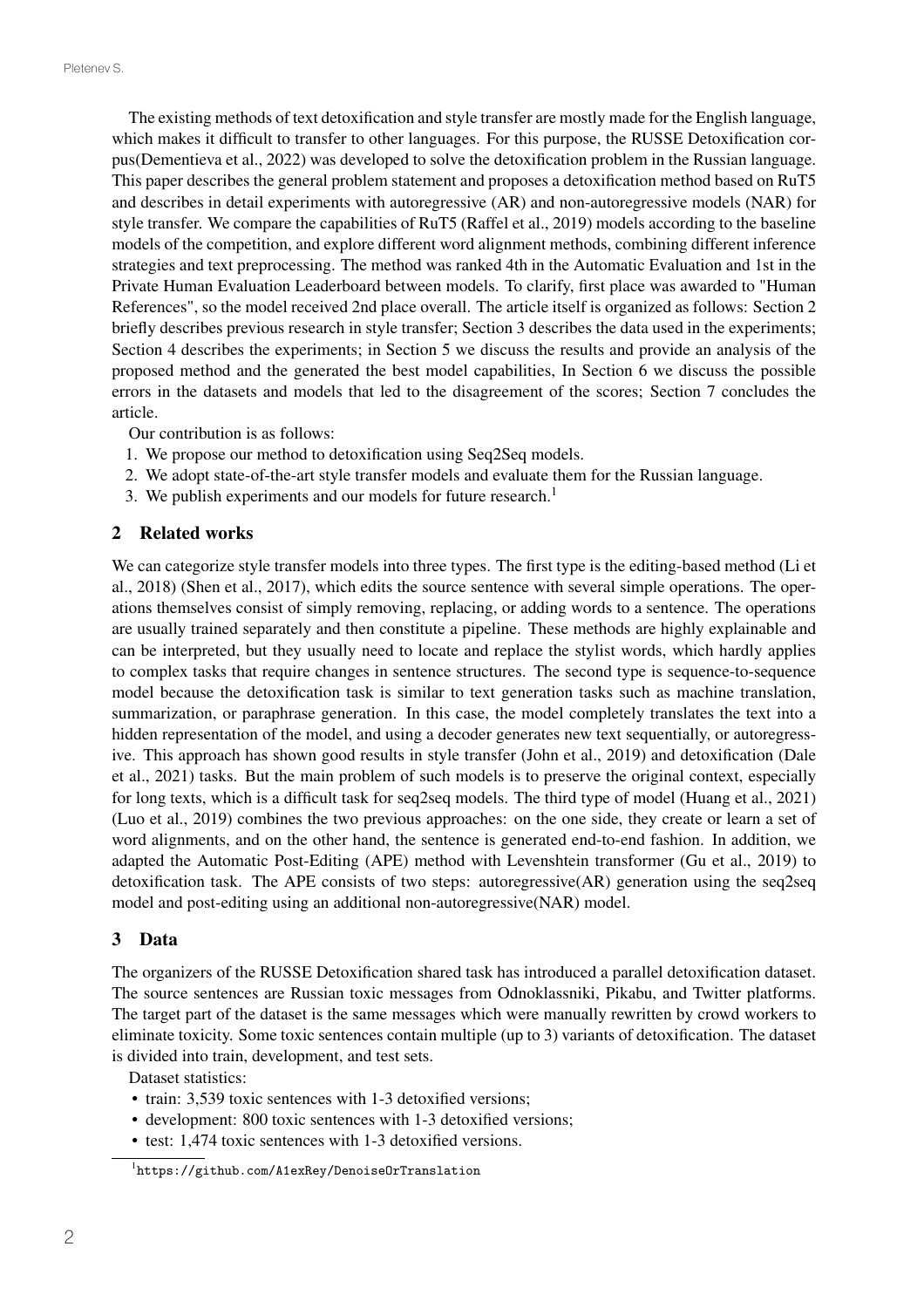| <b>GYAFC</b> Dataset                                    |                                          |
|---------------------------------------------------------|------------------------------------------|
| <b>Informal</b>                                         | <b>Formal</b>                            |
| Even the day after would be okay.                       | Even the following day would be alright. |
| well all ur missing is a million dollar smile)          | Well, all you are missing is             |
|                                                         | a smile worth a million dollars.         |
| And I hear ya Fountainsame thing happened to me.        | I hear you, Fountain,                    |
|                                                         | something similar happened to me.        |
| altho, i dont really like girls all that much.          | Although, I do not really like           |
|                                                         | girls all that much.                     |
| <b>RUSSE Detox Dataset</b>                              |                                          |
| <b>Toxic</b>                                            | <b>Neutral</b>                           |
| это не наглость. это подлость! мерзавец папаколи        | Это не наглость, это подлость            |
| это твари а не люди $\langle$ ThumbsDownEmoji $\rangle$ | Это плохие люди.                         |
| пошла на хер со своим гарантом дура                     | Оставьте всех в покое с гарантом.        |
| ты зостовляиш миня стратать                             | ты заставляешь меня страдать             |

Figure 1: Examples from datasets

Due to fact that the amount of data is sufficient to train large pre-trained models but completely unsuitable for training models from scratch, we used an additional dataset (Dale, 2021) of paraphrases in Russian to train part of NAR models. This dataset contains 1 million sentences from the Russian part of Leipzig Corpora Collection 2019. Our choice of paraphrase is related to the success of such models in detoxification (Krishna et al., 2020).

Following (Kim and Rush, 2016), knowledge distillation from an autoregressive model can effectively simplify the training data distribution, which is essential for NAT-based models to learn good results. The easiest way of performing distillation is to follow the instructions of training a standard transformer model on the same data, and then decode the training set to produce a distillation dataset for NAT.

We use a pipeline to clean-up and prepare our datasets:

- 1. Remove punctuation marks from the text, except for the end of the sentence;
- 2. Remove emojis from text;
- 3. Remove unnecessary spaces in the sentence.

## 4 Experimental setup

The organizers of the competition provided several baselines:

- 1. BertDelete As a simple baseline this model is based on RuBert(Kuratov and Arkhipov, ) model and toxic word dataset. Using lemmatized search on text, this algorithm mask-out all toxic words and then generate it with masked language model.
- 2. RuT5 This baseline was simply trained on detoxification dataset with RuT5-base. No additional prefixes there used.
- 3. ruPrompts This baseline was trained on RuT5-base with model tuning via automatic prompt search.

For our experiments, we used NAST(Huang et al., 2021) model that performed best on the GYAFC (Rao and Tetreault, 2018) dataset. Grammarly's Yahoo Answers Formality Corpus (GYAFC) is the largest dataset for any style containing a total of 110K informal / formal sentence pairs in english. Differences between GYAFC and RUSSE Detox corpuses shown in Table 1. As we can see, both datasets have similar characteristics: missing or incorrect punctuation, emoji, grammatical errors, and toxic words.

NAST(Huang et al., 2021) is a non-autoregressive generator based on the observation of the word alignment: in style transfer tasks, most generated words can be aligned with the source words, where each pair of the aligned words is either identical or highly relevant. Additionally, we redesigned two non-autoregressive models to handle the detoxification task: LevT and DisCo.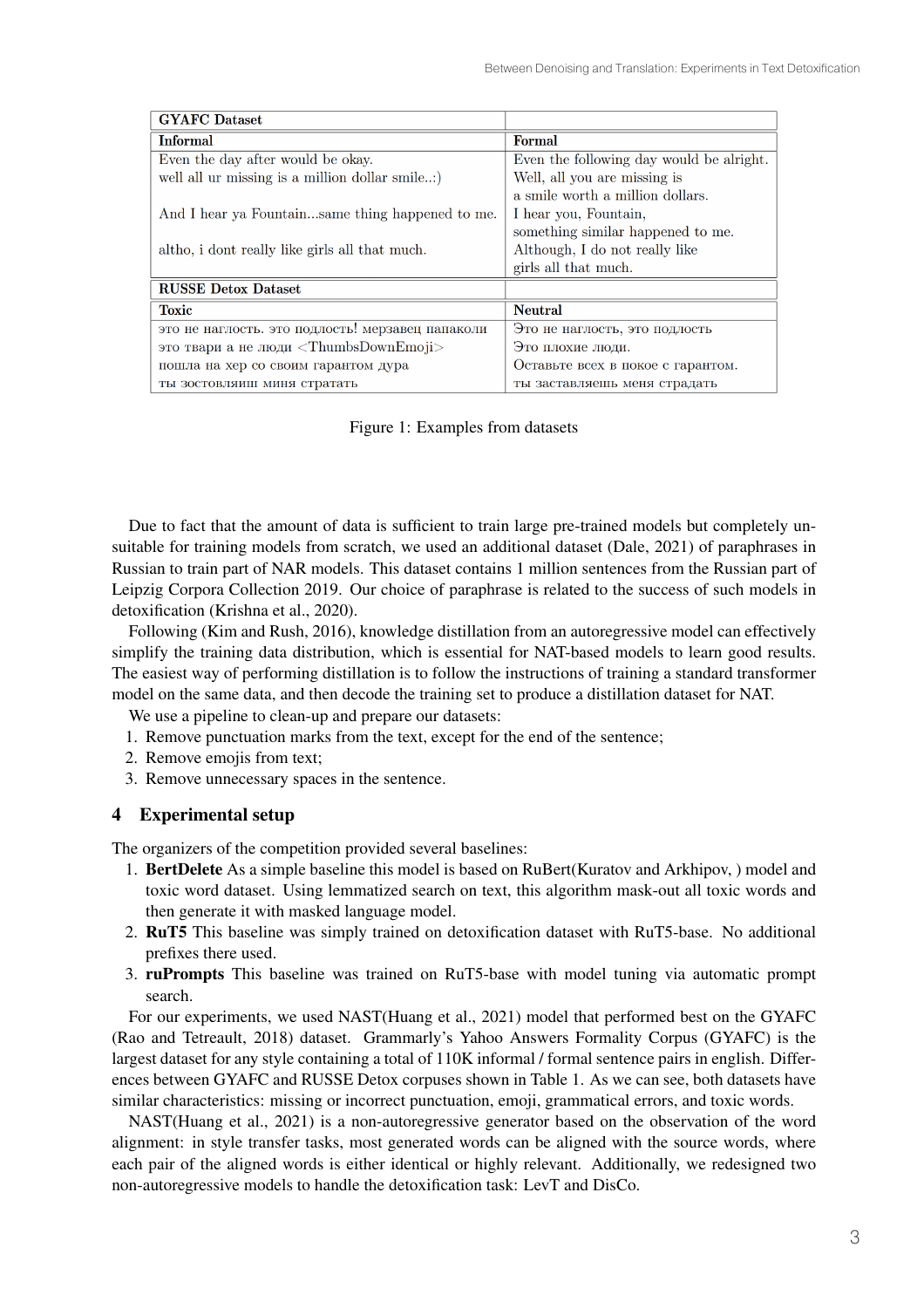| text           | Шустрая бурая лисица прыгает через ленивого пса |                                                 |     |        |                        |          |      |                 |      |           |      |                      |             |             |                 |                        |  |
|----------------|-------------------------------------------------|-------------------------------------------------|-----|--------|------------------------|----------|------|-----------------|------|-----------|------|----------------------|-------------|-------------|-----------------|------------------------|--|
| <b>STC</b>     |                                                 | Ш устра ябу                                     |     | рая ли | $\mathbf{C}\mathbf{M}$ | ца пры   |      | гает через лени |      | вого п са |      |                      |             |             |                 |                        |  |
| $\bf{0}$       | Ш                                               | устра                                           | я   | бу     | рая                    | ЛИ       | CИ   | ца              | пры  | гает      |      | через                | лени        | вого        | п               | ca                     |  |
| 1              | Ш                                               | устра                                           | я   | бy     | рая                    | ЛИ       | CИ   | ца              | пры  | гает      |      | через                | лени        | вого        | п               | ca                     |  |
| $\overline{2}$ | Ш                                               | устра                                           | рый | бе     | рый                    | ЛИ       | с    | ца              | пры  | гает      |      | через                | лени        | вого        | п               | ca                     |  |
| 3              | Ш                                               | устр                                            | рый | бу     | рый                    | ЛИ       | c    | пры_            | гает | через     |      | лени                 | <b>BOLO</b> | п           | ca              | ca.                    |  |
| 4              | Ш                                               | устр                                            | рый | бy     | рый                    | ЛИ       | c    | пры             | гает | ПО        |      | лени                 | вым         | п           | c <sub>am</sub> | [pad]                  |  |
|                |                                                 |                                                 |     |        |                        |          |      |                 |      |           |      |                      |             |             |                 |                        |  |
| text           |                                                 | Шустрая бурая лисица прыгает через ленивого пса |     |        |                        |          |      |                 |      |           |      |                      |             |             |                 |                        |  |
| <b>STC</b>     | <b>None</b>                                     |                                                 |     |        |                        |          |      |                 |      |           |      |                      |             |             |                 |                        |  |
| $\bf{0}$       | Ш                                               | mask                                            | я   | [mask] | mask                   | mask     | mask | mask            |      | mask      | mask | [mask]               | mask        |             | mask            | п<br>ca                |  |
|                | Ш                                               | mask                                            | я   | [mask] | ЛИ $_{-}$              | c        | mask | mask            |      | mask      | mask | mask                 | mask        |             | mask            | ca<br>п                |  |
| $\overline{2}$ | Ш                                               | [mask]                                          | я   | [mask] | ЛИ_                    | c        | mask | mask            |      | [mask]    | mask | $\mathbf{u}_{\perp}$ | ca          |             |                 | ca<br>$\mathbf{u}_{-}$ |  |
| $\cdots$       | $\cdots$                                        |                                                 |     |        |                        |          |      |                 |      |           |      |                      |             |             |                 |                        |  |
| 12             | Ш                                               | Typ_                                            | MO  | вая    | ли_                    | $cy_{-}$ | шка  | прибе           |      | гает      | к    | не                   | ЛОВ         | <b>KOMV</b> |                 | п<br>сy                |  |

Figure 2: The difference between NAR paraphrasers with and without src initialization

Disentangled Context (DisCo) transformer(Kasai et al., 2020) is a non-autoregressive sequence-tosequence model. But unlike classical NAR architectures, where the model can only predict masked words, DisCo can predict all tokens simultaneously, which gives faster inference and improved model quality. It also uses a *easy-first algorithm*, in which each word is predicted by the words the model is most confident about. This decoding algorithm allows different contexts to be predicted in each iteration for all available tokens, allowing the decoding to stop when the model gets a good prediction. In this work we also use *mask-predict algorithm*, in which the number of iterations is always specified by some constant  $T$ .

The Levenshtein Transformer (LevT)(Gu et al., 2019) is a type of transformer that aims to transform text by sequentially adding, replacing, and deleting words. Hence, LevT is proposed to break the standardized decoding mechanism and replacing it with two basic operations — insertion and deletion. LevT is trained using imitation learning. The resulted model contains two policies and they are executed in an alternate manner. The authors argue that with this model decoding becomes more flexible. For example, when the decoder is given an empty token, it falls back to a normal sequence generation model. On the other hand, the decoder acts as a refinement model when the initial state is a low-quality generated sequence.

These models were initially trained on distilled russian paraphrase data, then fine-tuned on the detoxification corpus. In our case, as Teacher model we used for distillation rut5-paraphrase<sup>2</sup> which was evaluated on the paraphrase training dataset. A beam-search with size 3 was used as an additional parameter.

Because of the iterative generation of NAR models, it is possible to initialize them with any text. In experiments, we initialize them in three ways:  $\text{blank}$  – generation without initialization;  $\text{src}$  – generation with duplication of input text;  $\text{RuTS}$  – initialization with text obtained from autoregressive model RuT5. Similar methodology is used in LevT to solve APE task.

Evaluation is based on various metrics (Dale et al., 2021): Style accuacy (ACC) is based on pretrained toxicity classifier. Content preservation (SIM) is evaluated as the similarity of sentence-level embeddings of the original and transformed texts computed by the model. Fluency (FL) measured with the classifier of linguistic acceptability trained on the CoLA dataset. And J which is the multiplication of sentence-level style accuracy, content preservation, and fluency.

#### 5 Results

For generation in all autoregressive and non-autoregressive models we use beam-search 12, with no limit on generation length. For non-autoregressive models we use the number of iterations equal to 16. For

 $^{2}$ https://huggingface.co/cointegrated/rut5-base-paraphraser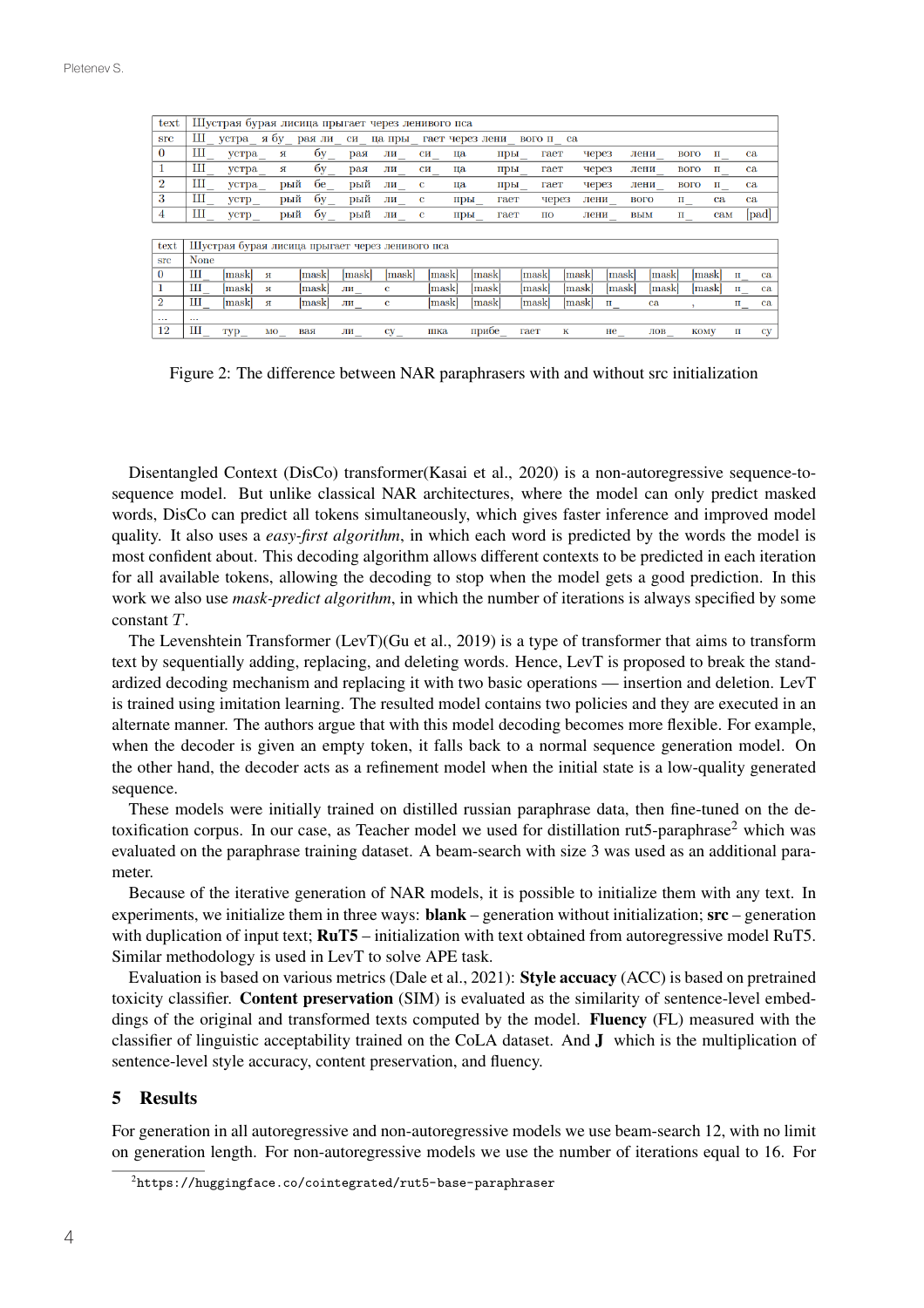| model              | Accuracy | Simularity | Fluency |        |
|--------------------|----------|------------|---------|--------|
| RuT5-large         | 0.9475   | 0.8191     | 0.9107  | 0.7094 |
| RuT5-baseline      | 0.796    | 0.827      | 0.837   | 0.560  |
| RuT5-prompts       | 0.811    | 0.793      | 0.804   | 0.528  |
| rubert-delete      | 0.558    | 0.887      | 0.852   | 0.406  |
| <b>NAST</b>        | 0.8339   | 0.4983     | 0.7298  | 0.3074 |
| LevT-blank         | 0.7327   | 0.0386     | 0.4135  | 0.0122 |
| Disco-easy-first   | 0.1734   | 0.9321     | 0.9502  | 0.1435 |
| Disco-mask-predict | 0.3639   | 0.6685     | 0.7029  | 0.1707 |

Table 1: Test result without initialization

| model              | Accuracy | Simularity | Fluency |        |
|--------------------|----------|------------|---------|--------|
| LevT-src           | 0.8262   | 0.4969     | 0.7071  | 0.2938 |
| Disco-easy-first   | 0.4470   | 0.6611     | 0.7489  | 0.2255 |
| Disco-mask-predict | 0.3639   | 0.6685     | 0.7029  | 0.1707 |

Table 2: Test result with source initialization

generation with DisCo we use two different decoding methods: mask-predict and easy-first.



Figure 3: Visualisation of detoxification

We use HuggingFace Transformers<sup>3</sup> for RuT5 training and prediction. Each model is trained with following parameteres: encoder length 256, decoder length 256, batch size 3, 3 epochs, learning rate 5e-05, after each 1000 steps we evaluate our models with beam size 12.For NAR and paraphrase models training we use modified FairSeq<sup>4</sup> library.

As a strong baseline, we trained RuT5-large on the cleaned dataset. Table 1 shows the results of model generation without any additional initialization. The APE model showed the worst result, which is due to

<sup>3</sup> https://huggingface.co/transformers

<sup>4</sup> https://github.com/jungokasai/deep-shallow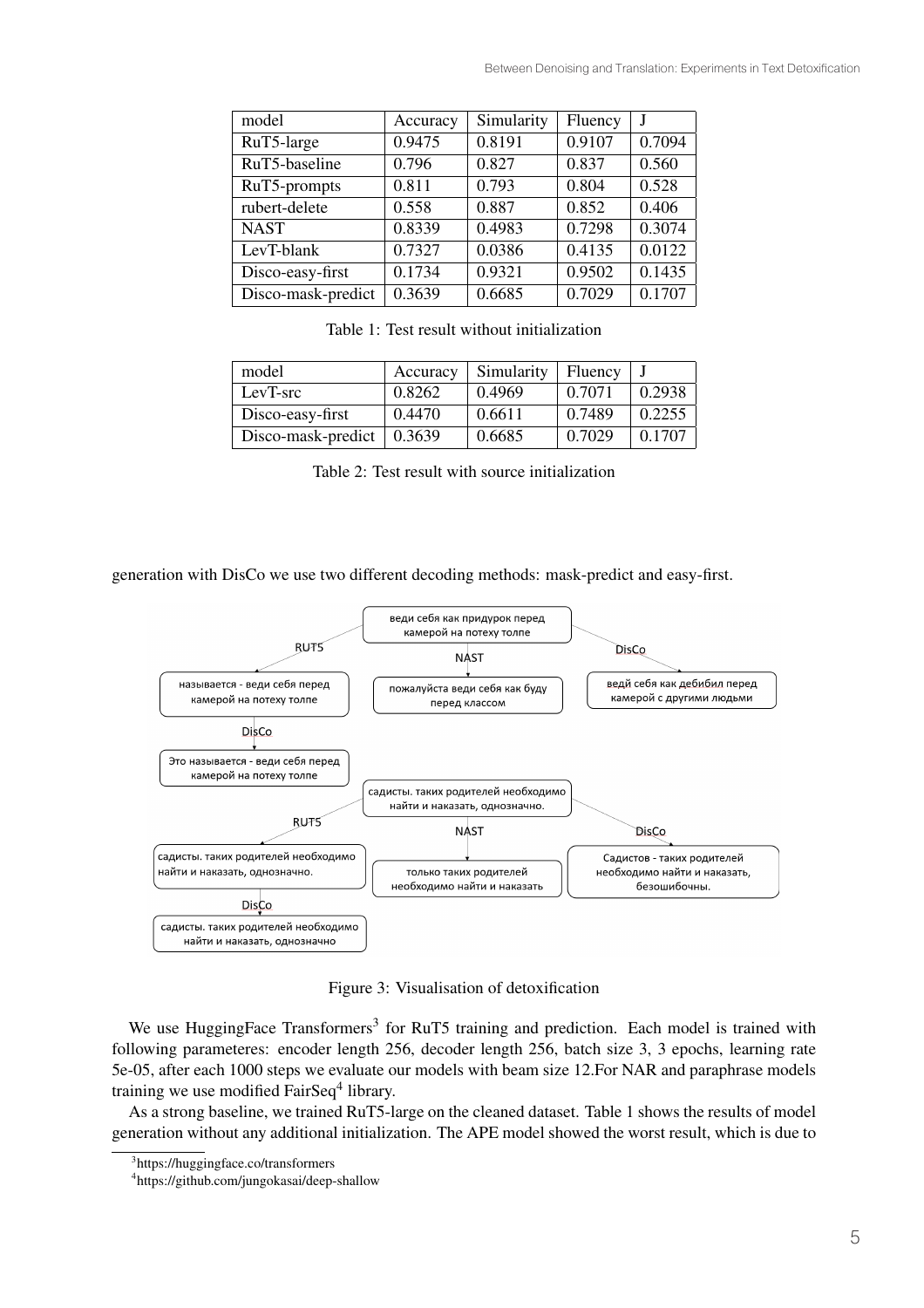| model              | Accuracy | Simularity | Fluency |        |
|--------------------|----------|------------|---------|--------|
| RuT5-on-RuT5       | 0.9559   | 0.8043     | 0.9048  | 0.7007 |
| RuT5-on-RuT5-beam1 | 0.9612   | 0.7979     | 0.9029  | 0.6982 |
| LevT-mt            | 0.7881   | 0.6196     | 0.6195  | 0.3311 |
| Disco-easy-first   | 0.9398   | 0.7645     | 0.8658  | 0.6314 |
| Disco-mask-predict | 0.8320   | 0.4789     | 0.3963  | 0.1570 |

Table 3: Test result with RuT5-large initialization

| model                | Accuracy | Simularity | Fluency |       |
|----------------------|----------|------------|---------|-------|
| Human References     | 0.888    | 0.824      | 0.894   | 0.653 |
| $RuT5$ (our)         | 0.794    | 0.872      | 0.903   | 0.633 |
| RuT5 (baseline)      | 0.791    | 0.822      | 0.925   | 0.606 |
| Ruprompts (baseline) | 0.803    | 0.703      | 0.866   | 0.493 |
| Delete (baseline)    | 0.387    | 0.705      | 0.726   | 0.162 |

Table 4: Private test with human evaluation

the fact that the model was originally trained not to generate a sentence from scratch, but only to rewrite the already prepared text. The best result was shown by the RuT5 model. On the other hand, none of these methods, even NAST, which showed state-of-the-art results on GYAFC dataset, could even beat the weakest baseline (bert-delete).

The table 2 shows results for non-autoregressive models with source text initialization. Compared to the previous table, all models except mask-predict showed a significant increase in quality. Probably, the reason for the low performance of mask-predict algorithm is connected to the fact, that large value of iterations for NAR model is set (16 iteration for each text), but this algorithm does not have an earlystopping mechanism. At the same time, easy-first has such an algorithm, so it gives us better results.

Next table 3 shows results for all of our models, which we initialized using the best results with RuT5 large. Additionally, we used the same model RuT5 again on the data from RuT5, with beam-search 1 and 12, but did not get any increase in the quality of the answers. The Disco-easy-first model also did not show any improvement in results. The model refused to complete most of the sentences, considering them as already good, while those sentences it stopped at we got a worse result than the original one. The levT model, although it got an additional increase, did not show high results. The Disco with maskpredict algorithm, like last time, showed a decrease in quality.

Since the automatic metrics (both reference-less classifiers and reference-based metrics) cannot reliably identify the best-performing model, competition organizers also conduct the manual evaluation of the private test set. Our best model (RuT5-large) was additionally tested with human evaluation. The result of this evaluation shown on table 4. Our model got first place, losing only to human evaluation.

#### 6 Error Analysis

The first issue that could affect the quality of the models is the lack of data for paraphrasing. Although the training set has 1 million sentences, the encoder and decoder have the same dictionary, and the model is trained on the distilled data instead of the original data, the quality of the models indicates a lack of training. The second problem has to do with the language itself. The Russian language has a strong morphology, which can ruin the ability to link words to produce toxic-not-toxic pairs. This is the reason why the NAST model score is so low. The NAST model is very related to the generation of such pairs(Figure 4). The third problem is related to the dataset: in GYAFC dataset is much easier to extract individual words, while in RUSSE dataset there are some noisy data, which causes the tokenization to replace from 5% to 10% of all data with <unk>. As can be seen from the examples presented in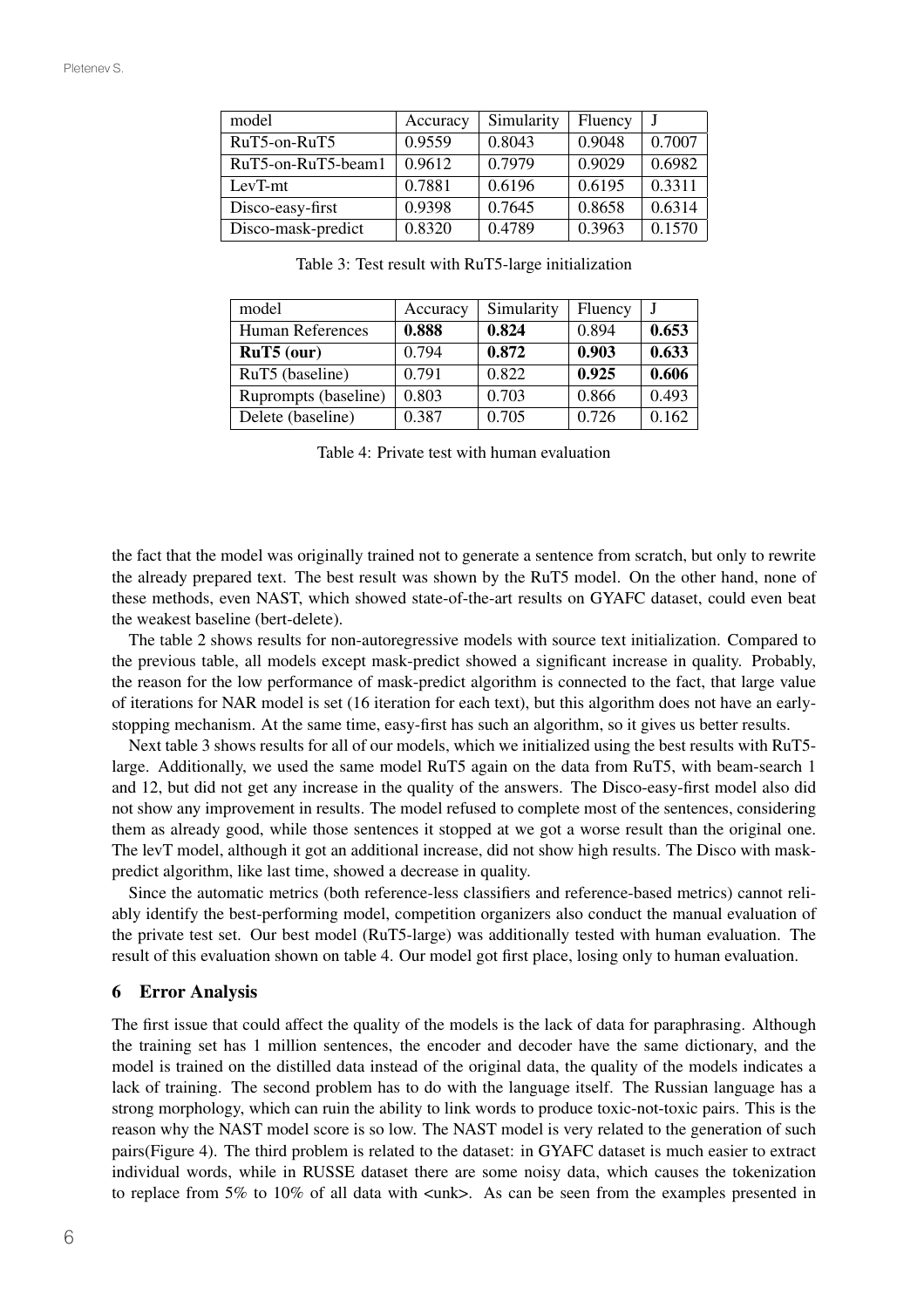| $\operatorname{src}$                                                                                                                                                                                                                                                                                                                                                                                                                                                                                                                                             | :-d:-d:-d ой бляя во дает блоханосец                                                  |
|------------------------------------------------------------------------------------------------------------------------------------------------------------------------------------------------------------------------------------------------------------------------------------------------------------------------------------------------------------------------------------------------------------------------------------------------------------------------------------------------------------------------------------------------------------------|---------------------------------------------------------------------------------------|
|                                                                                                                                                                                                                                                                                                                                                                                                                                                                                                                                                                  | src tokenized : $- - d$ : $- - d$ $-$ : $- - d$ $-$ : $- - d$ ой б ляя во дает бло ха |
|                                                                                                                                                                                                                                                                                                                                                                                                                                                                                                                                                                  | но се ц                                                                               |
| $\mathrm{tgt}% \left( \mathcal{N}\right) \equiv\left( \mathcal{N}\right) \equiv\left( \mathcal{N}\right) \equiv\left( \mathcal{N}\right) \equiv\left( \mathcal{N}\right) \equiv\left( \mathcal{N}\right) \equiv\left( \mathcal{N}\right) \equiv\left( \mathcal{N}\right) \equiv\left( \mathcal{N}\right) \equiv\left( \mathcal{N}\right) \equiv\left( \mathcal{N}\right) \equiv\left( \mathcal{N}\right) \equiv\left( \mathcal{N}\right) \equiv\left( \mathcal{N}\right) \equiv\left( \mathcal{N}\right) \equiv\left( \mathcal{N}\right) \equiv\left( \mathcal{$ | Ой, во даёт                                                                           |
|                                                                                                                                                                                                                                                                                                                                                                                                                                                                                                                                                                  | tgt tokenized $\sigma$ $\ddot{n}$ , bo gaër                                           |
| $\operatorname{src}$                                                                                                                                                                                                                                                                                                                                                                                                                                                                                                                                             | Эй, слющяй, чо оскорбляешь срязю?                                                     |
|                                                                                                                                                                                                                                                                                                                                                                                                                                                                                                                                                                  | src tokenized $\Im$ й, слюдцяй, чо оскорблядень срязю?                                |
| $\mathrm{tgt}% \left( \mathcal{M}\right) \equiv\left( \mathcal{M}\right) \equiv\left( \mathcal{M}\right) \equiv\left( \mathcal{M}\right) \equiv\left( \mathcal{M}\right) \equiv\left( \mathcal{M}\right) \equiv\left( \mathcal{M}\right) \equiv\left( \mathcal{M}\right) \equiv\left( \mathcal{M}\right) \equiv\left( \mathcal{M}\right) \equiv\left( \mathcal{M}\right) \equiv\left( \mathcal{M}\right) \equiv\left( \mathcal{M}\right) \equiv\left( \mathcal{M}\right) \equiv\left( \mathcal{M}\right) \equiv\left( \mathcal{M}\right) \equiv\left( \mathcal{$ | Послушай, почему сразу оскорбляешь?                                                   |
|                                                                                                                                                                                                                                                                                                                                                                                                                                                                                                                                                                  | tgt tokenized Пос лу шай, почему сразу оскорб ля е ш ь?                               |

Figure 4: BPE tokenization for src and tgt sentences

Appendix A.1 when text is written only in capital letters BPE encoder generates a very large number of <unk> tokens, which prevents the NAR models from generating any meaningful text.

# 7 Conclusion

This paper presents our approach to detoxification in Russian language, which got J 0.633 and placed 2nd place (1st without Human References) on the private leaderboard. Our paper shows the effectiveness of the method. The error analysis also shows that the proposed approaches can perform better with additional datasets. But there is still the question of why larger models handle the task better. As a simple answer, let's try to reformulate the problem: detoxification as the sub-task of denoising. The input to the model is noisy text: it includes emoji, text with grammatical errors, toxic words, incorrect syntax, etc. Large models treat toxic words as noisy data, so the bert-delete baseline is relatively successful and does not generate a toxic word from the masked data again, but rather picks up a more neutral word. Yet larger models, such as RuT5, do this with all words. In addition, for such large models, there is no problem with tokenization so texts can be translated into tokenized form fully. This probably explains the high quality of sentence detoxification with the RuT5 model. In the future, we plan to adopt more NAR models for the style-transfer task.

## **References**

- David Dale, Anton Voronov, Daryna Dementieva, Varvara Logacheva, Olga Kozlova, Nikita Semenov, and Alexander Panchenko. 2021. Text detoxification using large pre-trained neural models. *CoRR*, abs/2109.08914.
- David Dale. 2021. Paraphrasing russian texts: corpus, models, metrics, June. [Online; posted 28-June-2021].
- Daryna Dementieva, Irina Nikishina, Varvara Logacheva, Alena Fenogenova, David Dale, Irina Krotova, Nikita Semenov, Tatiana Shavrina, and Alexander Panchenko. 2022. Russe-2022: Findings of the first russian detoxification task based on parallel corpora.
- Spiros V. Georgakopoulos, Sotiris K. Tasoulis, Aristidis G. Vrahatis, and Vassilis P. Plagianakos. 2018. Convolutional neural networks for toxic comment classification.
- Jiatao Gu, Changhan Wang, and Jake Zhao. 2019. Levenshtein transformer. *CoRR*, abs/1905.11006.
- Fei Huang, Zikai Chen, Chen Henry Wu, Qihan Guo, Xiaoyan Zhu, and Minlie Huang. 2021. NAST: A nonautoregressive generator with word alignment for unsupervised text style transfer. // *Proceedings of the 59th Annual Meeting of the Association for Computational Linguistics: Findings*.
- Vineet John, Lili Mou, Hareesh Bahuleyan, and Olga Vechtomova. 2019. Disentangled representation learning for non-parallel text style transfer. // *Proceedings of the 57th Annual Meeting of the Association for Computational Linguistics*, P 424–434, Florence, Italy, July. Association for Computational Linguistics.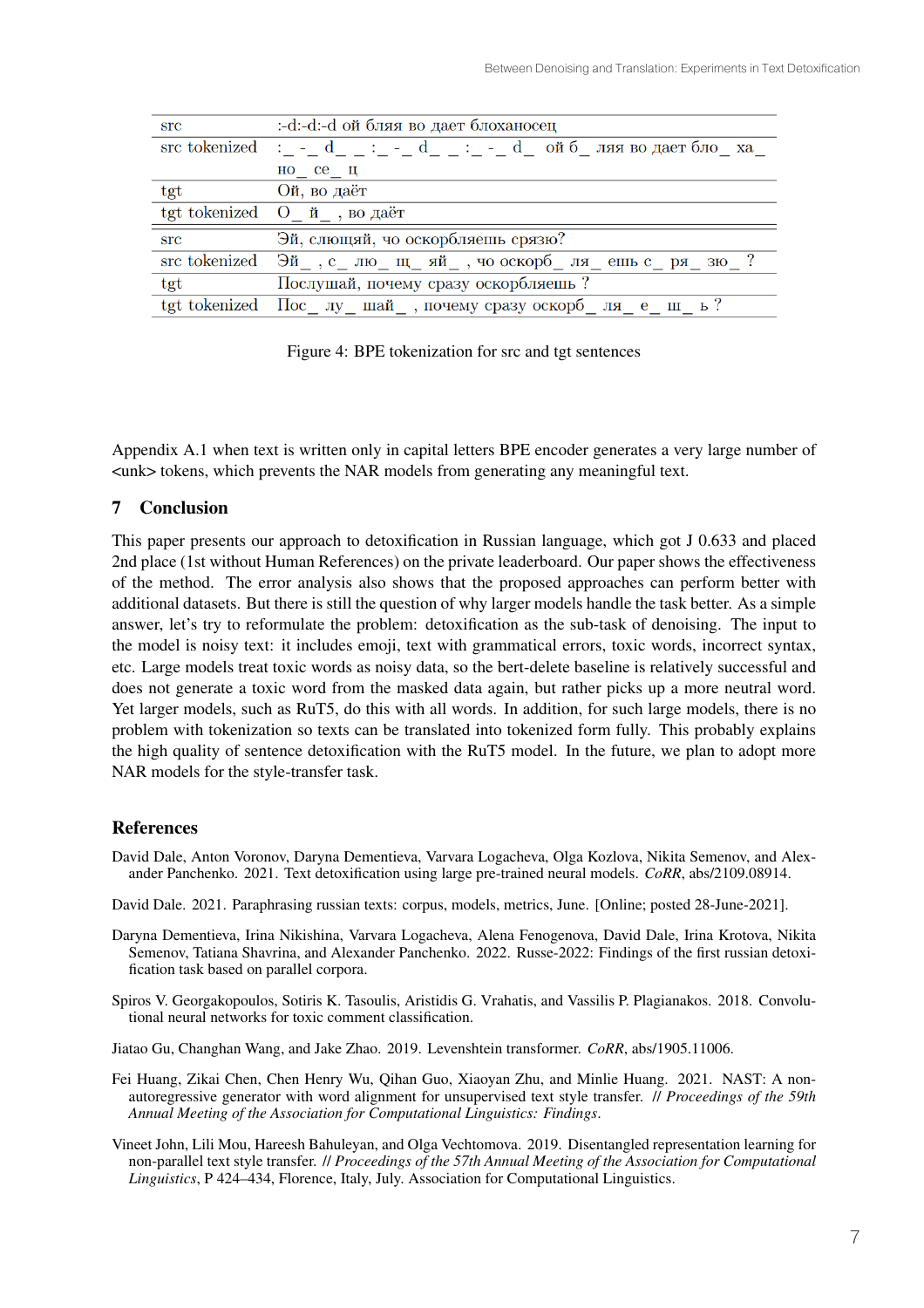- Jungo Kasai, James Cross, Marjan Ghazvininejad, and Jiatao Gu. 2020. Non-autoregressive machine translation with disentangled context transformer. // *Proc. of ICML*.
- Yoon Kim and Alexander M. Rush. 2016. Sequence-level knowledge distillation.
- Kalpesh Krishna, John Wieting, and Mohit Iyyer. 2020. Reformulating unsupervised style transfer as paraphrase generation. // *Proceedings of the 2020 Conference on Empirical Methods in Natural Language Processing (EMNLP)*, P 737–762, Online, November. Association for Computational Linguistics.
- Yuri Kuratov and Mikhail Arkhipov. Adaptation of deep bidirectional multilingual transformers for russian language.
- Juncen Li, Robin Jia, He He, and Percy Liang. 2018. Delete, retrieve, generate: A simple approach to sentiment and style transfer. // *North American Association for Computational Linguistics (NAACL)*.
- Fuli Luo, Peng Li, Jie Zhou, Pengcheng Yang, Baobao Chang, Zhifang Sui, and Xu Sun. 2019. A dual reinforcement learning framework for unsupervised text style transfer. // *Proceedings of the 28th International Joint Conference on Artificial Intelligence, IJCAI 2019*.
- Colin Raffel, Noam Shazeer, Adam Roberts, Katherine Lee, Sharan Narang, Michael Matena, Yanqi Zhou, Wei Li, and Peter J. Liu. 2019. Exploring the limits of transfer learning with a unified text-to-text transformer. *CoRR*, abs/1910.10683.
- Sudha Rao and Joel Tetreault. 2018. Dear sir or madam, may I introduce the GYAFC dataset: Corpus, benchmarks and metrics for formality style transfer. // *Proceedings of the 2018 Conference of the North American Chapter of the Association for Computational Linguistics: Human Language Technologies, Volume 1 (Long Papers)*, P 129–140, New Orleans, Louisiana, June. Association for Computational Linguistics.
- Tianxiao Shen, Tao Lei, Regina Barzilay, and Tommi S. Jaakkola. 2017. Style transfer from non-parallel text by cross-alignment. *CoRR*, abs/1705.09655.

Kehan Wang, Jiaxi Yang, and Hongjun Wu. 2021. A survey of toxic comment classification methods.

## A Appendix

### A.1 Generated examples

| src                    | В такой ситуации виноваты пидарасы из Ростелекома у кото-     |  |  |
|------------------------|---------------------------------------------------------------|--|--|
|                        | рых даже кошка может купить фильм с пульта. Дебилы блять.     |  |  |
| $t\overline{5}$        | в такой ситуации виноваты люди из ростелекома, у которых      |  |  |
|                        | даже кошка может купить фильм с пульта.                       |  |  |
| <b>NAST</b>            | в такой ситуации виноваты люди из мешай у которых даже        |  |  |
|                        | кошка может купить фильм с ещё                                |  |  |
| <b>APE</b>             | в такой ситуации виноваты у которых даже кошка может ку-      |  |  |
|                        | пить фильм с пульта.                                          |  |  |
| $DisCo$ (easy-first)   | B<br>$\n  <$<br>этой<br>ситуации виноваты пидарасы<br>из <    |  |  |
|                        | unk>Ростелекома< unk> $\langle$ unk>даже могут купить фильм с |  |  |
|                        | пульта                                                        |  |  |
| $DisCo$ (mask-predict) | В этой ситуации у кокошки, есть есть кошки из стелекома, у    |  |  |
|                        | которых даже есть возможность возможность кошка               |  |  |

| src                    | и как земля таких уродов носит?           |
|------------------------|-------------------------------------------|
| t5                     | и как земля их носит?                     |
| NAST                   | и как земля их носит как                  |
| APE                    | Ужие и как земля носит?                   |
| $DisCo$ (easy-first)   | И как земля, которые носят такие уроды?   |
| $DisCo$ (mask-predict) | И как их переносит, , как земля их носит? |